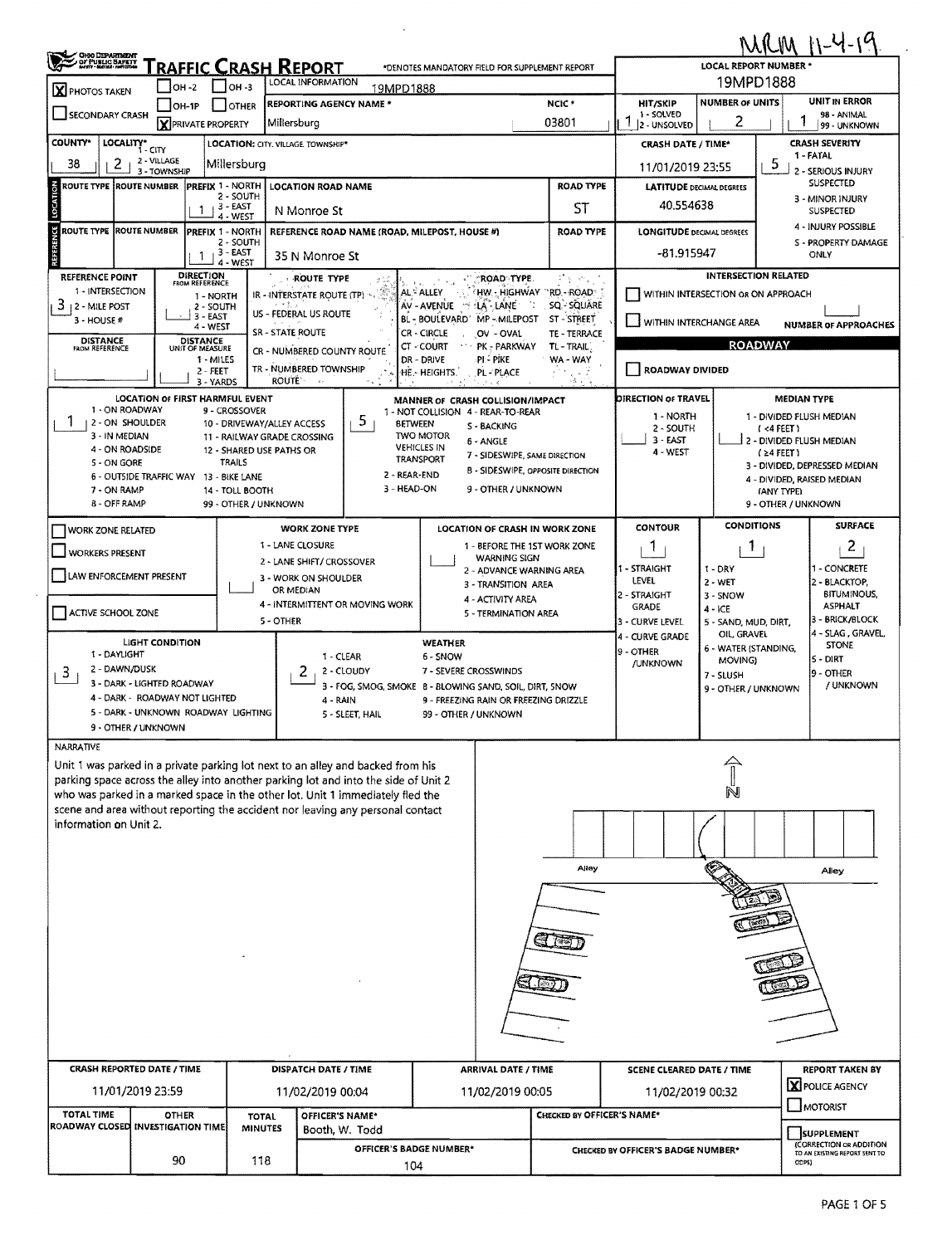|                                      | <b>CHOODSPARTMENT</b><br>OF PUBLIC BAFETY                                                           |                                                                        | <b>LOCAL REPORT NUMBER</b>                                                |                                            |                                                                         |                                                             |                                   |                                                               |  |  |  |  |
|--------------------------------------|-----------------------------------------------------------------------------------------------------|------------------------------------------------------------------------|---------------------------------------------------------------------------|--------------------------------------------|-------------------------------------------------------------------------|-------------------------------------------------------------|-----------------------------------|---------------------------------------------------------------|--|--|--|--|
|                                      |                                                                                                     |                                                                        | 19MPD1888                                                                 |                                            |                                                                         |                                                             |                                   |                                                               |  |  |  |  |
| UNIT#                                | OWNER NAME: LAST, FIRST, MIDDLE (CI SAME AS DRIVER)                                                 |                                                                        |                                                                           |                                            |                                                                         | OWNER PHONE:INCLUDE AREA CODE (E) SAME AS DRIVERY           | DAMAGE                            |                                                               |  |  |  |  |
|                                      | CROUCH, DAVID, THOMAS                                                                               |                                                                        |                                                                           |                                            | 330-749-2583                                                            |                                                             | DAMAGE SCALE                      |                                                               |  |  |  |  |
|                                      | OWNER ADDRESS: STREET, CITY, STATE, ZIP ( C) SAME AS DRIVERY<br>1225 BARNARD RD. WOOSTER. OH. 44691 |                                                                        |                                                                           |                                            |                                                                         |                                                             | 1 - NONE<br>2<br>2 - MINOR DAMAGE | 3 - FUNCTIONAL DAMAGE<br>4 - DISABLING DAMAGE                 |  |  |  |  |
|                                      | COMMERCIAL CARRIER: NAME, ADDRESS, CITY, STATE, ZIP                                                 |                                                                        |                                                                           |                                            |                                                                         | COMMERCIAL CARRIER PHONE: INCLUDE AREA CODE                 | 9 - UNKNOWN                       |                                                               |  |  |  |  |
|                                      |                                                                                                     |                                                                        |                                                                           |                                            |                                                                         |                                                             | <b>DAMAGED AREA(S)</b>            |                                                               |  |  |  |  |
|                                      | LP STATE   LICENSE PLATE #                                                                          |                                                                        | <b>VEHICLE IDENTIFICATION #</b>                                           |                                            | <b>VEHICLE YEAR</b>                                                     | <b>VEHICLE MAKE</b>                                         | <b>INDICATE ALL THAT APPLY</b>    |                                                               |  |  |  |  |
| OН                                   | HIY3666                                                                                             | 5FNRL38795B092381                                                      | HONDA<br>2005                                                             |                                            |                                                                         |                                                             |                                   |                                                               |  |  |  |  |
| <b>INSURANCE</b><br><b>X</b> INSURAN | <b>INSURANCE COMPANY</b><br><b>LIBERTY MUTUAL</b>                                                   |                                                                        | <b>INSURANCE POLICY #</b><br>AOS-288-255092-7082                          |                                            | COLOR<br>TAN                                                            | <b>VEHICLE MODEL</b><br>ODYSSEY                             |                                   |                                                               |  |  |  |  |
|                                      | <b>TYPE OF USE</b>                                                                                  |                                                                        | US DOT #                                                                  |                                            | TOWED BY: COMPANY NAME                                                  |                                                             |                                   |                                                               |  |  |  |  |
| COMMERCIAL                           | GOVERNMENT                                                                                          | IN EMERGENCY<br>RESPONSE                                               |                                                                           | NONE                                       |                                                                         |                                                             |                                   |                                                               |  |  |  |  |
| <b>INTERLOCK</b>                     |                                                                                                     | # OCCUPANTS                                                            | VEHICLE WEIGHT GVWR/GCWR<br>1 - ≤10K LBS.                                 |                                            | <b>HAZARDOUS MATERIAL</b><br><b>TMATERIAL</b><br>CLASS #<br>PLACARD ID# |                                                             |                                   |                                                               |  |  |  |  |
| DEVICE<br><b>EQUIPPED</b>            | X HIT/SKIP UNIT                                                                                     |                                                                        | 2 - 10,001 - 26K LBS.<br>$3 - 26K$ LBS.                                   |                                            | RELEASED<br>PLACARD                                                     |                                                             |                                   |                                                               |  |  |  |  |
|                                      | 1 - PASSENGER CAR                                                                                   | 6 - VAN (9-1S SEATS)                                                   | 12 - GOLF CART                                                            | 18 - LIMO (LIVERY VEHICLE)                 |                                                                         | 23 - PEDESTRIAN/SKATER                                      |                                   | 12                                                            |  |  |  |  |
|                                      | 2 - PASSENGER VAN<br>(MINIVAN)                                                                      | 7 - MOTORCYCLE 2-WHEELED<br>8 - MOTORCYCLE 3-WHEELED                   | 13 - SNOWMOBILE<br>14 - SINGLE UNIT                                       |                                            | 19 - BUS (16+ PASSENGERS)                                               | 24 - WHEELCHAIR (ANY TYPE)                                  |                                   |                                                               |  |  |  |  |
|                                      | UNIT TYPE 3 - SPORT UTILITY<br>VEHICLE                                                              | 9 - AUTOCYCLE                                                          | <b>TRUCK</b><br>15 - SEMI-TRACTOR                                         | 20 - OTHER VEHICLE<br>21 - HEAVY EQUIPMENT |                                                                         | 25 - OTHER NON-MOTORIST<br>26 - BICYCLE                     |                                   |                                                               |  |  |  |  |
|                                      | 4 - PICK UP                                                                                         | 10 - MOPED OR MOTORIZED<br><b>BICYCLE</b>                              | 16 - FARM EQUIPMENT                                                       |                                            | 22 - ANIMAL WITH RIDER OR<br>ANIMAL-DRAWN VEHICLE                       | 27 - TRAIN                                                  |                                   |                                                               |  |  |  |  |
|                                      | S - CARGO VAN<br>(ATV/UTV)                                                                          | 11 - ALL TERRAIN VEHICLE                                               | 17 - MOTORHOME                                                            |                                            |                                                                         | 99 - UNKNOWN OR HIT/SKIP                                    |                                   |                                                               |  |  |  |  |
| U                                    | # OF TRAILING UNITS                                                                                 |                                                                        |                                                                           |                                            |                                                                         |                                                             | 12                                | 12                                                            |  |  |  |  |
| VEHICLE                              | WAS VEHICLE OPERATING IN AUTONOMOUS<br>MODE WHEN CRASH OCCURRED?                                    |                                                                        | 0 - NO AUTOMATION                                                         |                                            | 3 - CONDITIONAL AUTOMATION 9 - UNKNOWN                                  |                                                             |                                   |                                                               |  |  |  |  |
|                                      |                                                                                                     |                                                                        | 0<br>1 - DRIVER ASSISTANCE                                                | 4 - HIGH AUTOMATION                        |                                                                         |                                                             |                                   |                                                               |  |  |  |  |
|                                      | - YES 2 - NO 9 - OTHER / UNKNOWN                                                                    |                                                                        | AUTONOMOUS 2 - PARTIAL AUTOMATION S - FULL AUTOMATION<br>MODE LEVEL       |                                            |                                                                         |                                                             |                                   |                                                               |  |  |  |  |
|                                      | 1 - NONE                                                                                            | 6 - BUS - CHARTER/TOUR                                                 | $11 - FIRE$                                                               | 16 - FARM                                  |                                                                         | 21 - MAIL CARRIER                                           |                                   |                                                               |  |  |  |  |
|                                      | $2 - TAXI$<br>3 - ELECTRONIC RIDE                                                                   | 7 - BUS - INTERCITY<br><b>8 - BUS - SHUTTLE</b>                        | 12 - MILITARY<br>13 - POLICE                                              |                                            | 17 - MOWING<br>18 - SNOW REMOVAL                                        | 99 - OTHER / UNKNOWN                                        |                                   |                                                               |  |  |  |  |
| <b>SPECIAL</b>                       | SHARING<br><b>FUNCTION 4 - SCHOOL TRANSPORT</b>                                                     | 9 - 8US - OTHER                                                        | 14 - PUBLIC UTILITY                                                       |                                            | 19 - TOWING                                                             |                                                             |                                   |                                                               |  |  |  |  |
|                                      | 5 - BUS - TRANSIT/COMMUTER                                                                          | 10 - AMBULANCE                                                         | 15 - CONSTRUCTION EQUIP.                                                  |                                            | 20 - SAFETY SERVICE<br>PATROL                                           |                                                             |                                   |                                                               |  |  |  |  |
|                                      | 1 - NO CARGO BODY TYPE                                                                              | 4 - LOGGING                                                            | 7 - GRAIN/CHIPS/GRAVEL                                                    | 11 - DUMP                                  |                                                                         | 99 - OTHER / UNKNOWN                                        |                                   |                                                               |  |  |  |  |
| CARGO                                | / NOT APPLICABLE<br>2 - BUS                                                                         | 5 - INTERMODAL<br><b>CONTAINER CHASSIS</b>                             | 8 - POLE                                                                  |                                            | 12 - CONCRETE MIXER                                                     |                                                             |                                   |                                                               |  |  |  |  |
| <b>BODY</b>                          | 3 - VEHICLE TOWING                                                                                  | 6 - CARGOVAN                                                           | 9 - CARGO TANK<br>10 - FLAT BED                                           |                                            | 13 - AUTO TRANSPORTER<br>14 - GARBAGE/REFUSE                            |                                                             |                                   | 佛<br>-3<br>9<br>9                                             |  |  |  |  |
| TYPE                                 | ANOTHER MOTOR VEHICLE                                                                               | /ENCLOSED BOX                                                          |                                                                           |                                            |                                                                         |                                                             |                                   |                                                               |  |  |  |  |
|                                      | 1 - TURN SIGNALS<br>2 - HEAD LAMPS                                                                  | 4 - BRAKES<br><b>S-STEERING</b>                                        | 7 - WORN OR SLICK TIRES<br><b>8 - TRAILER EQUIPMENT</b>                   |                                            | 9 - MOTOR TROUBLE<br>10 - DISABLED FROM PRIOR                           | 99 - OTHER / UNKNOWN                                        |                                   |                                                               |  |  |  |  |
| <b>VEHICLE</b><br><b>DEFECTS</b>     | 3 - TAIL LAMPS                                                                                      | <b>6 - TIRE BLOWOUT</b>                                                | DEFECTIVE                                                                 |                                            | ACCIDENT                                                                |                                                             |                                   |                                                               |  |  |  |  |
|                                      | 1 - INTERSECTION -                                                                                  | 4 - MIDBLOCK -                                                         | 7 - SHOULDER/ROADSIDE                                                     |                                            | 10 - DRIVEWAY ACCESS                                                    | 99 - OTHER / UNKNOWN                                        | $\Box$ - NO DAMAGE(0)             | LL-UNDERCARRIAGE [ 14 ]                                       |  |  |  |  |
|                                      | MARKED CROSSWALK                                                                                    | MARKED CROSSWALK                                                       | 8 - SIDEWALK                                                              |                                            | 11 - SHARED USE PATHS                                                   |                                                             | $\Box$ -TOP[13]                   | $L$ -ALL AREAS $(15)$                                         |  |  |  |  |
| NON-<br><b>MOTORIST</b>              | 2 - INTERSECTION -<br><b>UNMARKED CROSSWALK</b>                                                     | S - TRAVEL LANE -<br>OTHER LOCATION                                    | 9 - MEDIAN/CROSSING<br><b>ISLAND</b>                                      |                                            | OR TRAILS<br>12 - FIRST RESPONDER                                       |                                                             | $\Box$ UNIT NOT AT SCENE [ 16 ]   |                                                               |  |  |  |  |
| LOCATION                             | 3 - INTERSECTION - OTHER<br>1 - NON-CONTACT                                                         | <b>6 - BICYCLE LANE</b><br>1 - STRAIGHT AHEAD                          | 9 - LEAVING TRAFFIC                                                       |                                            | AT INCIDENT SCENE<br>15 - WALKING, RUNNING,                             | 21 - STANDING OUTSIDE                                       |                                   |                                                               |  |  |  |  |
|                                      | 2 - NON-COLLISION                                                                                   | 2 - BACKING                                                            | LANE                                                                      |                                            | JOGGING, PLAYING                                                        | DISABLED VEHICLE                                            | 0 - NO DAMAGE                     | <b>INITIAL POINT OF CONTACT</b><br>14 - UNDERCARRIAGE         |  |  |  |  |
| 3                                    | 2<br>3 - STRIKING                                                                                   | 3 - CHANGING LANES<br>4 - OVERTAKING/PASSING                           | 10 - PARKED<br>11 - SLOWING OR STOPPED                                    |                                            | 16 - WORKING<br>17 - PUSHING VEHICLE                                    | 99 - OTHER / UNKNOWN                                        | 6                                 | 1-12 - REFER TO UNIT 15 - VEHICLE NOT AT SCENE                |  |  |  |  |
| ACTION                               | 4 - STRUCK                                                                                          | PRE-CRASH 5 - MAKING RIGHT TURN<br><b>ACTIONS 6 - MAKING LEFT TURN</b> | IN TRAFFIC<br>12 - DRIVERLESS                                             |                                            | 18 - APPROACHING OR<br>LEAVING VEHICLE                                  |                                                             |                                   | DIAGRAM<br>99 - UNKNOWN                                       |  |  |  |  |
|                                      | 5 - BOTH STRIKING<br>& STRUCK                                                                       | 7 - MAKING U-TURN                                                      | 13 - NEGOTIATING A CURVE                                                  |                                            | 19 - STANDING                                                           |                                                             | 13 - TOP                          |                                                               |  |  |  |  |
|                                      | 9 - OTHER / UNKNOWN                                                                                 | <b>8 - ENTERING TRAFFIC</b><br>LANE                                    | 14 - ENTERING OR CROSSING 20 - OTHER NON-MOTORIST<br>SPECIFIED LOCATION   |                                            |                                                                         |                                                             |                                   | TRAFFIC                                                       |  |  |  |  |
|                                      | 1 - NONE<br>2 - FAILURE TO YIELD                                                                    | <b>JACDA</b>                                                           | 8 - FOLLOWING TOO CLOSE 13 - IMPROPER START FROM<br>A PARKED POSITION     |                                            | 18 - OPERATING DEFECTIVE<br><b>EQUIPMENT</b>                            | 23 - OPENING DOOR INTO<br>ROADWAY                           | TRAFFICWAY FLOW                   | TRAFFIC CONTROL                                               |  |  |  |  |
|                                      | 3 - RAN RED LIGHT                                                                                   | 9 - IMPROPER LANE                                                      | 14 - STOPPED OR PARKED                                                    |                                            | 19 - LOAD SHIFTING                                                      | 99 - OTHER IMPROPER                                         | 1 - ONE-WAY<br>2 - TWO-WAY        | 1 - ROUNDABOUT 4 - STOP SIGN<br>2 - SIGNAL<br>S - YIELD SIGN  |  |  |  |  |
| 12                                   | 4 - RAN STOP SIGN<br>S - UNSAFE SPEED                                                               | CHANGE<br>10 - IMPROPER PASSING                                        | ILLEGALLY<br>15 - SWERVING TO AVOID                                       |                                            | /FALLING/SPILLING<br>20 - IMPROPER CROSSING                             | <b>ACTION</b>                                               |                                   | 6<br>3 - FLASHER<br>6 - NO CONTROL                            |  |  |  |  |
|                                      | CONTRIBUTING 6 - IMPROPER TURN<br>CIRCUMSTANCES 7 - LEFT OF CENTER                                  | 11 - DROVE OFF ROAD<br>12 - IMPROPER BACKING                           | 16 - WRONG WAY<br>17 - VISION OBSTRUCTION                                 |                                            | 21 - LYING IN ROADWAY<br>22 - NOT DISCERNIBLE                           |                                                             | # or THROUGH LANES                | RAIL GRADE CROSSING                                           |  |  |  |  |
|                                      |                                                                                                     |                                                                        |                                                                           |                                            |                                                                         |                                                             | <b>ON ROAD</b>                    | 1 - NOT INVLOVED                                              |  |  |  |  |
| SEQUENCE OF EVENTS                   |                                                                                                     |                                                                        | in the second that                                                        |                                            | to a re- t-qualified                                                    |                                                             | 1                                 | 2 - INVOLVED-ACTIVE CROSSING<br>3 - INVOLVED-PASSIVE CROSSING |  |  |  |  |
| 21                                   | 1 - OVERTURN/ROLLOVER<br>2 - FIRE/EXPLOSION                                                         | 7 - SEPARATION OF UNITS<br><b>8 - RAN OFF ROAD RIGHT</b>               | 12 - DOWNHILL RUNAWAY<br>13 - OTHER NON-COLLISION                         |                                            | 19 - ANIMAL -OTHER<br>20 - MOTOR VEHICLE IN                             | 23 - STRUCK BY FALLING,<br>SHIFTING CARGO OR                |                                   |                                                               |  |  |  |  |
|                                      | 3 - IMMERSION                                                                                       | 9 - RAN OFF ROAD LEFT                                                  | 14 - PEDESTRIAN                                                           |                                            | TRANSPORT                                                               | ANYTHING SET IN<br>MOTION BY A MOTOR                        |                                   | UNIT / NON-MOTORIST DIRECTION                                 |  |  |  |  |
|                                      | 4 - JACKKNIFE<br>5 - CARGO / EQUIPMENT                                                              | 10 - CROSS MEDIAN<br>11 - CROSS CENTERLINE -                           | 15 - PEDALCYCLE<br>16 - RAILWAY VEHICLE                                   |                                            | 21 - PARKED MOTOR<br><b>VEHICLE</b>                                     | VEHICLE<br>24 - OTHER MOVABLE                               |                                   | <b>S-NORTHEAST</b><br>1 - NORTH<br>2 - SOUTH<br>6 - NORTHWEST |  |  |  |  |
|                                      | LOSS OR SHIFT<br>6 - EQUIPMENT FAILURE                                                              | OPPOSITE DIRECTION<br>OF TRAVEL                                        | 17 - ANIMAL - FARM                                                        |                                            | 22 - WORK ZONE<br>MAINTENANCE                                           | OBJECT                                                      |                                   | $3 - EAST$<br>7 - SOUTHEAST                                   |  |  |  |  |
| в                                    |                                                                                                     |                                                                        | 18 - ANIMAL - DEER                                                        |                                            | EQUIPMENT                                                               | <b>Separation of Constitution</b>                           | FROM<br>TOI                       | 4 - WEST<br><b>B - SOUTHWEST</b><br>9 - OTHER / UNKNOWN       |  |  |  |  |
|                                      | Services and<br>25 - IMPACT ATTENUATOR 31 - GUARDRAIL END                                           |                                                                        | <b>COLLISION WITH FIXED OBJECT - STRUCK   </b><br>38 - OVERHEAD SIGN POST |                                            | 45 - EMBANKMENT                                                         | <b>Contract Contract</b><br>- militar more<br>52 - BUILDING |                                   |                                                               |  |  |  |  |
|                                      | / CRASH CUSHION<br>26 - BRIDGE OVERHEAD                                                             | 32 - PORTABLE BARRIER<br>33 - MEDIAN CABLE BARRIER                     | 39 - LIGHT / LUMINARIES<br><b>SLIPPORT</b>                                | 46 - FENCE                                 | 47 - MAILBOX                                                            | S3 - TUNNEL<br><b>S4 - OTHER FIXED</b>                      | UNIT SPEED                        | DETECTED SPEED                                                |  |  |  |  |
|                                      | <b>STRUCTURE</b><br>27 - BRIDGE PIER OR                                                             | 34 - MEDIAN GUARDRAIL<br><b>BARRIER</b>                                | 40 - UTILITY POLE<br>41 - OTHER POST, POLE                                | <b>48 - TREE</b>                           | 49 - FIRE HYDRANT                                                       | OBJECT<br>99 - OTHER / UNKNOWN                              | 2                                 | 1 - STATED / ESTIMATED SPEED                                  |  |  |  |  |
|                                      | <b>ABUTMENT</b><br>28 - BRIDGE PARAPET                                                              | 35 - MEDIAN CONCRETE<br><b>BARRIER</b>                                 | OR SUPPORT<br>42 - CULVERT                                                |                                            | 50 - WORK ZONE<br>MAINTENANCE                                           |                                                             |                                   | 1                                                             |  |  |  |  |
|                                      | 29 - BRIDGE RAIL<br>30 - GUARDRAIL FACE                                                             | 37 - TRAFFIC SIGN POST                                                 | 36 - MEDIAN OTHER BARRIER 43 - CURB<br>44 - DITCH                         | 51 - WALL                                  | EQUIPMENT                                                               |                                                             | POSTED SPEED                      | 2 - CALCULATED / EDR                                          |  |  |  |  |
|                                      | FIRST HARMFUL EVENT                                                                                 |                                                                        | <b>MOST HARMFUL EVENT</b>                                                 |                                            |                                                                         |                                                             | 5                                 | 3 - UNDETERMINED                                              |  |  |  |  |
|                                      |                                                                                                     |                                                                        |                                                                           |                                            |                                                                         |                                                             |                                   |                                                               |  |  |  |  |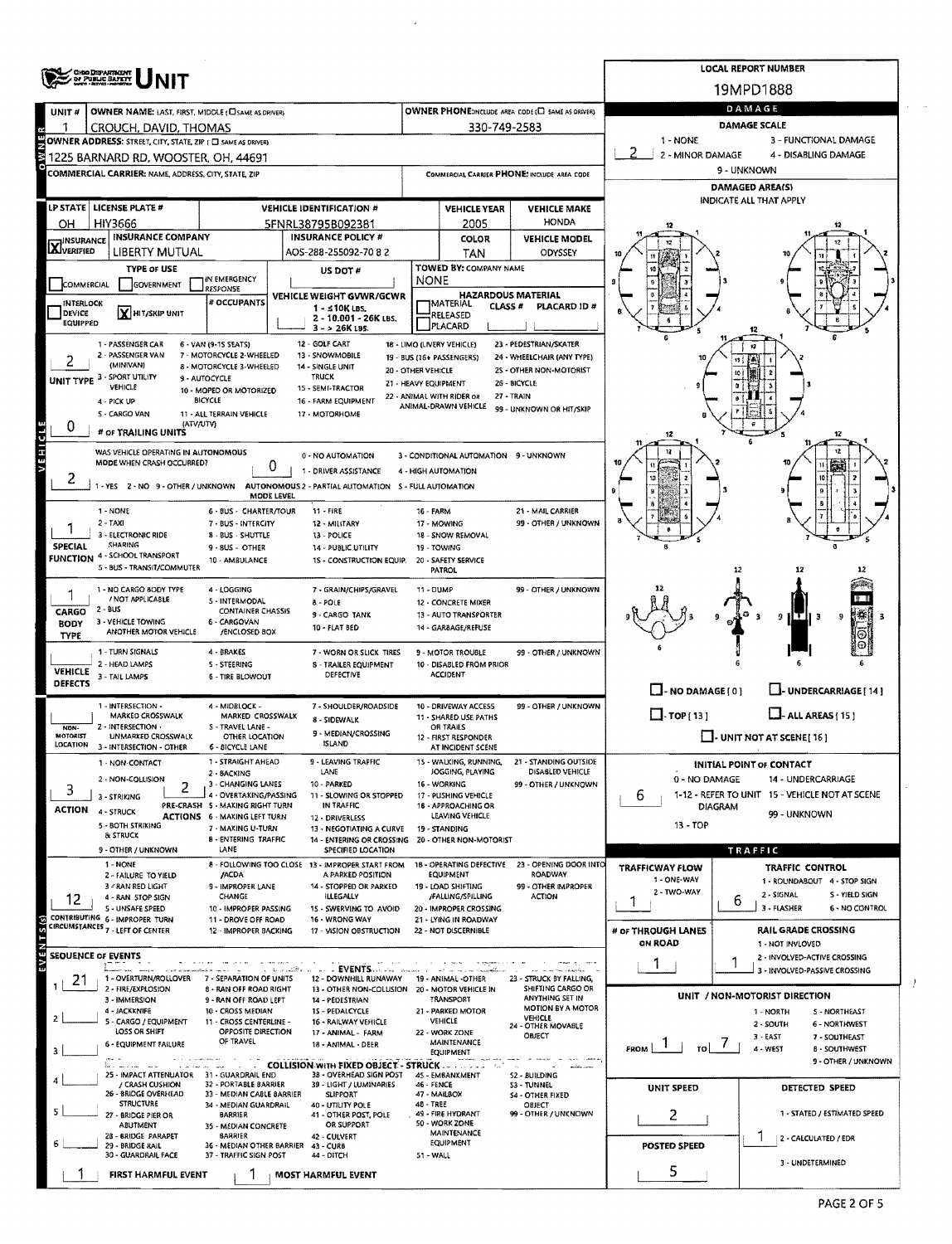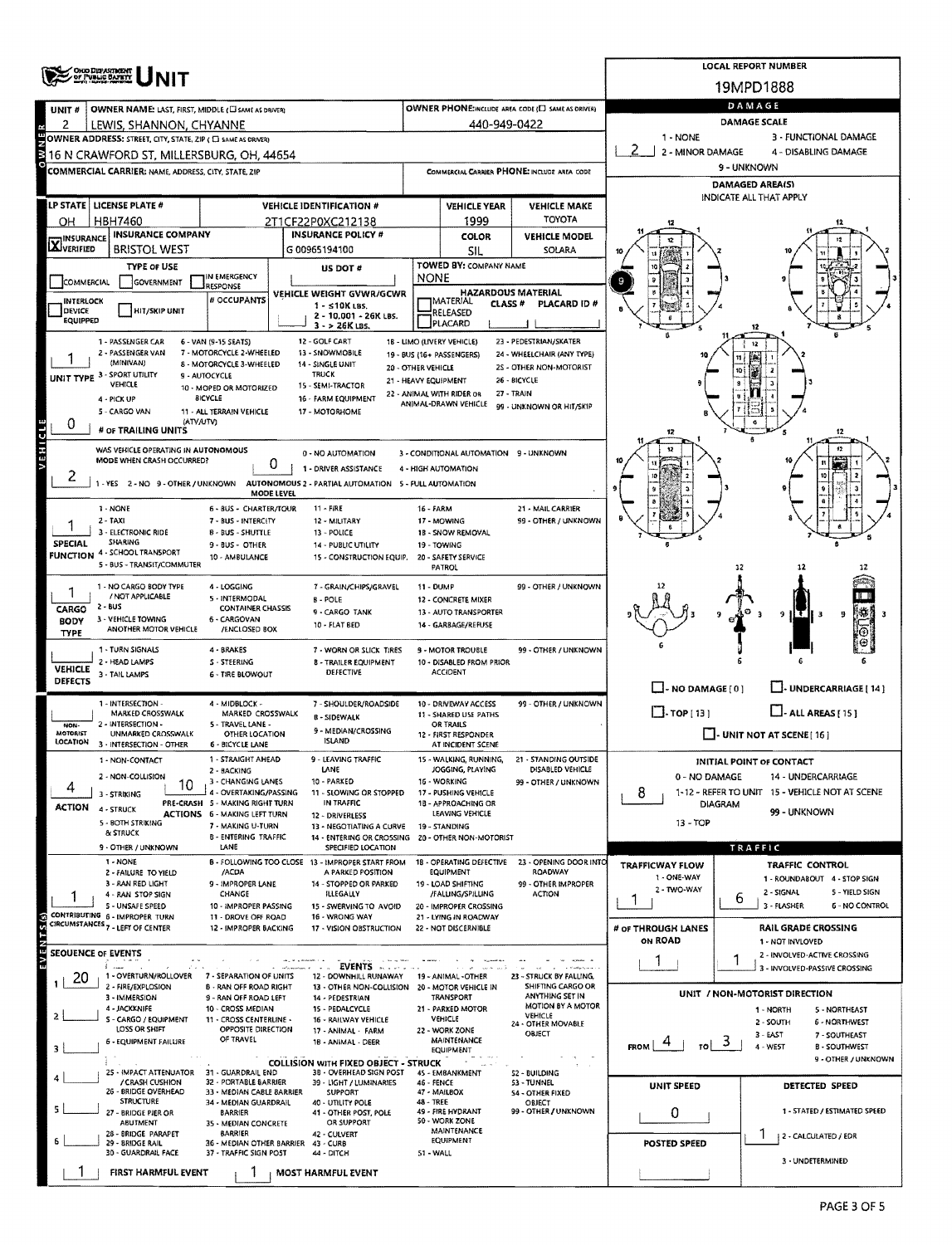|                                                                                                                                                                                                                                                                                                                                                                                                                                                                                                                                                                                                                                                                     | <b>ERRICH MOTORIST / NON-MOTORIST</b>                                           |                                                                             |                                                                                                                                                                                                                                                                                                                                                                                                                                                                                                                                                                                                                                                  |                                                               |                                                                                                                                                                                                                                                                                                                      |                                |                                                                                                                                                                                                                                                                                                                                                                                                                                 |               | <b>LOCAL REPORT NUMBER</b><br>19MPD1888                                                                                                                                                                                                                                                                                                                                                                                                                                                                                                                                                                                                                               |                                  |                                                                                     |                                                                                                                                                                                                                                                                                                                                                                                                                                                                                                                                                                                                                                                                                                                                                                   |                        |                                                                                                                                                                                                  |                                                                                                                                                                                                                                                           |                                                                                                        |  |
|---------------------------------------------------------------------------------------------------------------------------------------------------------------------------------------------------------------------------------------------------------------------------------------------------------------------------------------------------------------------------------------------------------------------------------------------------------------------------------------------------------------------------------------------------------------------------------------------------------------------------------------------------------------------|---------------------------------------------------------------------------------|-----------------------------------------------------------------------------|--------------------------------------------------------------------------------------------------------------------------------------------------------------------------------------------------------------------------------------------------------------------------------------------------------------------------------------------------------------------------------------------------------------------------------------------------------------------------------------------------------------------------------------------------------------------------------------------------------------------------------------------------|---------------------------------------------------------------|----------------------------------------------------------------------------------------------------------------------------------------------------------------------------------------------------------------------------------------------------------------------------------------------------------------------|--------------------------------|---------------------------------------------------------------------------------------------------------------------------------------------------------------------------------------------------------------------------------------------------------------------------------------------------------------------------------------------------------------------------------------------------------------------------------|---------------|-----------------------------------------------------------------------------------------------------------------------------------------------------------------------------------------------------------------------------------------------------------------------------------------------------------------------------------------------------------------------------------------------------------------------------------------------------------------------------------------------------------------------------------------------------------------------------------------------------------------------------------------------------------------------|----------------------------------|-------------------------------------------------------------------------------------|-------------------------------------------------------------------------------------------------------------------------------------------------------------------------------------------------------------------------------------------------------------------------------------------------------------------------------------------------------------------------------------------------------------------------------------------------------------------------------------------------------------------------------------------------------------------------------------------------------------------------------------------------------------------------------------------------------------------------------------------------------------------|------------------------|--------------------------------------------------------------------------------------------------------------------------------------------------------------------------------------------------|-----------------------------------------------------------------------------------------------------------------------------------------------------------------------------------------------------------------------------------------------------------|--------------------------------------------------------------------------------------------------------|--|
| UNIT #                                                                                                                                                                                                                                                                                                                                                                                                                                                                                                                                                                                                                                                              | NAME: LAST, FIRST, MIDDLE                                                       |                                                                             |                                                                                                                                                                                                                                                                                                                                                                                                                                                                                                                                                                                                                                                  |                                                               |                                                                                                                                                                                                                                                                                                                      |                                |                                                                                                                                                                                                                                                                                                                                                                                                                                 |               |                                                                                                                                                                                                                                                                                                                                                                                                                                                                                                                                                                                                                                                                       | DATE OF BIRTH                    |                                                                                     |                                                                                                                                                                                                                                                                                                                                                                                                                                                                                                                                                                                                                                                                                                                                                                   |                        |                                                                                                                                                                                                  | <b>GENDER</b>                                                                                                                                                                                                                                             |                                                                                                        |  |
| 1                                                                                                                                                                                                                                                                                                                                                                                                                                                                                                                                                                                                                                                                   | CROUCH, DAVID, THOMAS                                                           |                                                                             |                                                                                                                                                                                                                                                                                                                                                                                                                                                                                                                                                                                                                                                  |                                                               |                                                                                                                                                                                                                                                                                                                      |                                |                                                                                                                                                                                                                                                                                                                                                                                                                                 |               |                                                                                                                                                                                                                                                                                                                                                                                                                                                                                                                                                                                                                                                                       |                                  | 02/07/1979                                                                          |                                                                                                                                                                                                                                                                                                                                                                                                                                                                                                                                                                                                                                                                                                                                                                   | 40                     | м                                                                                                                                                                                                |                                                                                                                                                                                                                                                           |                                                                                                        |  |
|                                                                                                                                                                                                                                                                                                                                                                                                                                                                                                                                                                                                                                                                     | <b>ADDRESS: STREET, CITY, STATE, ZIP</b><br>1225 BARNARD RD. WOOSTER, OH. 44691 |                                                                             |                                                                                                                                                                                                                                                                                                                                                                                                                                                                                                                                                                                                                                                  |                                                               |                                                                                                                                                                                                                                                                                                                      |                                |                                                                                                                                                                                                                                                                                                                                                                                                                                 |               |                                                                                                                                                                                                                                                                                                                                                                                                                                                                                                                                                                                                                                                                       |                                  | <b>CONTACT PHONE - INCLUDE AREA CODE</b>                                            |                                                                                                                                                                                                                                                                                                                                                                                                                                                                                                                                                                                                                                                                                                                                                                   |                        |                                                                                                                                                                                                  |                                                                                                                                                                                                                                                           |                                                                                                        |  |
| <b>ADTON-MOTOR</b><br><b>INJURIES IINJURED</b>                                                                                                                                                                                                                                                                                                                                                                                                                                                                                                                                                                                                                      |                                                                                 |                                                                             | <b>EMS AGENCY (NAME)</b>                                                                                                                                                                                                                                                                                                                                                                                                                                                                                                                                                                                                                         |                                                               |                                                                                                                                                                                                                                                                                                                      |                                | INJURED TAKEN TO: MEDICAL FACIUTY (NAME, CITY)                                                                                                                                                                                                                                                                                                                                                                                  |               | <b>SAFETY EQUIPMENT</b>                                                                                                                                                                                                                                                                                                                                                                                                                                                                                                                                                                                                                                               |                                  | 330-749-2583                                                                        | <b>SEATING</b>                                                                                                                                                                                                                                                                                                                                                                                                                                                                                                                                                                                                                                                                                                                                                    |                        |                                                                                                                                                                                                  | AIR BAG USAGE EJECTION                                                                                                                                                                                                                                    | <b>TRAPPED</b>                                                                                         |  |
| 5                                                                                                                                                                                                                                                                                                                                                                                                                                                                                                                                                                                                                                                                   | <b>TAKEN</b><br>BY<br>$+1$                                                      |                                                                             |                                                                                                                                                                                                                                                                                                                                                                                                                                                                                                                                                                                                                                                  |                                                               |                                                                                                                                                                                                                                                                                                                      |                                | <b>USED</b>                                                                                                                                                                                                                                                                                                                                                                                                                     |               | <b>DOT-COMPLIANT</b><br><b>POSITION</b><br><b>IMC HELMET</b><br>1                                                                                                                                                                                                                                                                                                                                                                                                                                                                                                                                                                                                     |                                  |                                                                                     |                                                                                                                                                                                                                                                                                                                                                                                                                                                                                                                                                                                                                                                                                                                                                                   | 1                      | 1                                                                                                                                                                                                |                                                                                                                                                                                                                                                           |                                                                                                        |  |
|                                                                                                                                                                                                                                                                                                                                                                                                                                                                                                                                                                                                                                                                     | LOCAL<br>OL STATE OPERATOR LICENSE NUMBER<br><b>OFFENSE CHARGED</b>             |                                                                             |                                                                                                                                                                                                                                                                                                                                                                                                                                                                                                                                                                                                                                                  |                                                               |                                                                                                                                                                                                                                                                                                                      |                                |                                                                                                                                                                                                                                                                                                                                                                                                                                 |               | 4<br>OFFENSE DESCRIPTION                                                                                                                                                                                                                                                                                                                                                                                                                                                                                                                                                                                                                                              |                                  |                                                                                     |                                                                                                                                                                                                                                                                                                                                                                                                                                                                                                                                                                                                                                                                                                                                                                   | 1                      | <b>CITATION NUMBER</b>                                                                                                                                                                           |                                                                                                                                                                                                                                                           |                                                                                                        |  |
| OTORIST<br>OН                                                                                                                                                                                                                                                                                                                                                                                                                                                                                                                                                                                                                                                       | CODE<br>SA555514<br>4549.021                                                    |                                                                             |                                                                                                                                                                                                                                                                                                                                                                                                                                                                                                                                                                                                                                                  |                                                               |                                                                                                                                                                                                                                                                                                                      |                                |                                                                                                                                                                                                                                                                                                                                                                                                                                 |               |                                                                                                                                                                                                                                                                                                                                                                                                                                                                                                                                                                                                                                                                       | STOPPING AFTER ACCIDENT INVOLVIN |                                                                                     |                                                                                                                                                                                                                                                                                                                                                                                                                                                                                                                                                                                                                                                                                                                                                                   |                        | <b>1KJHLDX</b>                                                                                                                                                                                   |                                                                                                                                                                                                                                                           |                                                                                                        |  |
| OL CLASS                                                                                                                                                                                                                                                                                                                                                                                                                                                                                                                                                                                                                                                            | <b>ENDORSEMENT</b>                                                              | <b>RESTRICTION SELECT UP TO 3</b>                                           |                                                                                                                                                                                                                                                                                                                                                                                                                                                                                                                                                                                                                                                  | ALCOHOL / DRUG SUSPECTED<br><b>CONDITION</b><br><b>DRIVER</b> |                                                                                                                                                                                                                                                                                                                      |                                |                                                                                                                                                                                                                                                                                                                                                                                                                                 | ALCOHOL TEST  |                                                                                                                                                                                                                                                                                                                                                                                                                                                                                                                                                                                                                                                                       |                                  |                                                                                     | <b>DRUG TEST(S)</b>                                                                                                                                                                                                                                                                                                                                                                                                                                                                                                                                                                                                                                                                                                                                               |                        |                                                                                                                                                                                                  |                                                                                                                                                                                                                                                           |                                                                                                        |  |
| 4                                                                                                                                                                                                                                                                                                                                                                                                                                                                                                                                                                                                                                                                   |                                                                                 |                                                                             |                                                                                                                                                                                                                                                                                                                                                                                                                                                                                                                                                                                                                                                  | $18Y_1$                                                       |                                                                                                                                                                                                                                                                                                                      | DISTRACTED X ALCOHOL           | MARIJUANA                                                                                                                                                                                                                                                                                                                                                                                                                       |               | 2                                                                                                                                                                                                                                                                                                                                                                                                                                                                                                                                                                                                                                                                     | <b>STATUS</b>                    | TYPE                                                                                | <b>VALUE</b>                                                                                                                                                                                                                                                                                                                                                                                                                                                                                                                                                                                                                                                                                                                                                      | <b>STATUS</b>          | <b>TYPE</b>                                                                                                                                                                                      |                                                                                                                                                                                                                                                           | RESULTS SELECT UP TO 4                                                                                 |  |
| UNIT #                                                                                                                                                                                                                                                                                                                                                                                                                                                                                                                                                                                                                                                              |                                                                                 |                                                                             | NAME: LAST, FIRST, MIDDLE                                                                                                                                                                                                                                                                                                                                                                                                                                                                                                                                                                                                                        |                                                               |                                                                                                                                                                                                                                                                                                                      | OTHER DRUG                     |                                                                                                                                                                                                                                                                                                                                                                                                                                 |               |                                                                                                                                                                                                                                                                                                                                                                                                                                                                                                                                                                                                                                                                       | 1                                | -1                                                                                  | DATE OF BIRTH                                                                                                                                                                                                                                                                                                                                                                                                                                                                                                                                                                                                                                                                                                                                                     | 1                      | 1                                                                                                                                                                                                | AGE                                                                                                                                                                                                                                                       | <b>GENDER</b>                                                                                          |  |
|                                                                                                                                                                                                                                                                                                                                                                                                                                                                                                                                                                                                                                                                     |                                                                                 |                                                                             |                                                                                                                                                                                                                                                                                                                                                                                                                                                                                                                                                                                                                                                  |                                                               |                                                                                                                                                                                                                                                                                                                      |                                |                                                                                                                                                                                                                                                                                                                                                                                                                                 |               |                                                                                                                                                                                                                                                                                                                                                                                                                                                                                                                                                                                                                                                                       |                                  |                                                                                     |                                                                                                                                                                                                                                                                                                                                                                                                                                                                                                                                                                                                                                                                                                                                                                   |                        |                                                                                                                                                                                                  |                                                                                                                                                                                                                                                           |                                                                                                        |  |
|                                                                                                                                                                                                                                                                                                                                                                                                                                                                                                                                                                                                                                                                     | <b>ADDRESS:</b> STREET, CITY, STATE, ZIP                                        |                                                                             |                                                                                                                                                                                                                                                                                                                                                                                                                                                                                                                                                                                                                                                  |                                                               |                                                                                                                                                                                                                                                                                                                      |                                |                                                                                                                                                                                                                                                                                                                                                                                                                                 |               |                                                                                                                                                                                                                                                                                                                                                                                                                                                                                                                                                                                                                                                                       |                                  |                                                                                     | <b>CONTACT PHONE - INCLUDE AREA CODE</b>                                                                                                                                                                                                                                                                                                                                                                                                                                                                                                                                                                                                                                                                                                                          |                        |                                                                                                                                                                                                  |                                                                                                                                                                                                                                                           |                                                                                                        |  |
|                                                                                                                                                                                                                                                                                                                                                                                                                                                                                                                                                                                                                                                                     |                                                                                 |                                                                             |                                                                                                                                                                                                                                                                                                                                                                                                                                                                                                                                                                                                                                                  |                                                               |                                                                                                                                                                                                                                                                                                                      |                                |                                                                                                                                                                                                                                                                                                                                                                                                                                 |               |                                                                                                                                                                                                                                                                                                                                                                                                                                                                                                                                                                                                                                                                       |                                  |                                                                                     |                                                                                                                                                                                                                                                                                                                                                                                                                                                                                                                                                                                                                                                                                                                                                                   |                        |                                                                                                                                                                                                  |                                                                                                                                                                                                                                                           |                                                                                                        |  |
| <b>NON-MOTORIST</b>                                                                                                                                                                                                                                                                                                                                                                                                                                                                                                                                                                                                                                                 | INJURIES   INJURED<br><b>EMS AGENCY (NAME)</b><br>TAKEN<br>BY                   |                                                                             |                                                                                                                                                                                                                                                                                                                                                                                                                                                                                                                                                                                                                                                  |                                                               |                                                                                                                                                                                                                                                                                                                      |                                | INJURED TAKEN TO: MEDICAL FACILITY (NAME CITY)                                                                                                                                                                                                                                                                                                                                                                                  |               | SAFETY EQUIPMENT<br>USED                                                                                                                                                                                                                                                                                                                                                                                                                                                                                                                                                                                                                                              |                                  | <b>SEATING</b><br><b>DOT-COMPLIANT</b><br><b>POSITION</b><br><sup>J</sup> MC HELMET |                                                                                                                                                                                                                                                                                                                                                                                                                                                                                                                                                                                                                                                                                                                                                                   |                        | AIR BAG USAGE<br><b>EJECTION</b>                                                                                                                                                                 |                                                                                                                                                                                                                                                           | TRAPPED                                                                                                |  |
| <b>DTORIST</b>                                                                                                                                                                                                                                                                                                                                                                                                                                                                                                                                                                                                                                                      |                                                                                 |                                                                             | OL STATE OPERATOR LICENSE NUMBER                                                                                                                                                                                                                                                                                                                                                                                                                                                                                                                                                                                                                 |                                                               |                                                                                                                                                                                                                                                                                                                      | <b>OFFENSE CHARGED</b>         |                                                                                                                                                                                                                                                                                                                                                                                                                                 | LOCAL<br>CODE | OFFENSE DESCRIPTION                                                                                                                                                                                                                                                                                                                                                                                                                                                                                                                                                                                                                                                   |                                  |                                                                                     |                                                                                                                                                                                                                                                                                                                                                                                                                                                                                                                                                                                                                                                                                                                                                                   | <b>CITATION NUMBER</b> |                                                                                                                                                                                                  |                                                                                                                                                                                                                                                           |                                                                                                        |  |
|                                                                                                                                                                                                                                                                                                                                                                                                                                                                                                                                                                                                                                                                     |                                                                                 |                                                                             |                                                                                                                                                                                                                                                                                                                                                                                                                                                                                                                                                                                                                                                  |                                                               |                                                                                                                                                                                                                                                                                                                      |                                |                                                                                                                                                                                                                                                                                                                                                                                                                                 |               |                                                                                                                                                                                                                                                                                                                                                                                                                                                                                                                                                                                                                                                                       |                                  |                                                                                     |                                                                                                                                                                                                                                                                                                                                                                                                                                                                                                                                                                                                                                                                                                                                                                   |                        |                                                                                                                                                                                                  |                                                                                                                                                                                                                                                           |                                                                                                        |  |
| OL CLASS                                                                                                                                                                                                                                                                                                                                                                                                                                                                                                                                                                                                                                                            | <b>ENDORSEMENT</b><br><b>RESTRICTION SELECT UP TO 3</b>                         |                                                                             |                                                                                                                                                                                                                                                                                                                                                                                                                                                                                                                                                                                                                                                  |                                                               | ALCOHOL / DRUG SUSPECTED<br><b>DRIVER</b><br><b>DISTRACTED</b><br>ALCOHOL<br>MARIJUANA                                                                                                                                                                                                                               |                                |                                                                                                                                                                                                                                                                                                                                                                                                                                 |               | <b>CONDITION</b>                                                                                                                                                                                                                                                                                                                                                                                                                                                                                                                                                                                                                                                      | <b>STATUS</b>                    | ALCOHOL TEST<br><b>TYPE</b>                                                         | VALUE                                                                                                                                                                                                                                                                                                                                                                                                                                                                                                                                                                                                                                                                                                                                                             | <b>STATUS</b>          | <b>TYPE</b>                                                                                                                                                                                      | DRUG TEST(S)                                                                                                                                                                                                                                              | RESULTS SELECT UP TO 4                                                                                 |  |
|                                                                                                                                                                                                                                                                                                                                                                                                                                                                                                                                                                                                                                                                     |                                                                                 |                                                                             |                                                                                                                                                                                                                                                                                                                                                                                                                                                                                                                                                                                                                                                  | BΥ                                                            |                                                                                                                                                                                                                                                                                                                      | <b>OTHER DRUG</b>              |                                                                                                                                                                                                                                                                                                                                                                                                                                 |               |                                                                                                                                                                                                                                                                                                                                                                                                                                                                                                                                                                                                                                                                       |                                  |                                                                                     |                                                                                                                                                                                                                                                                                                                                                                                                                                                                                                                                                                                                                                                                                                                                                                   |                        |                                                                                                                                                                                                  |                                                                                                                                                                                                                                                           |                                                                                                        |  |
| UNIT #                                                                                                                                                                                                                                                                                                                                                                                                                                                                                                                                                                                                                                                              |                                                                                 |                                                                             | NAME: LAST, FIRST, MIDDLE                                                                                                                                                                                                                                                                                                                                                                                                                                                                                                                                                                                                                        |                                                               |                                                                                                                                                                                                                                                                                                                      |                                |                                                                                                                                                                                                                                                                                                                                                                                                                                 |               |                                                                                                                                                                                                                                                                                                                                                                                                                                                                                                                                                                                                                                                                       |                                  |                                                                                     | DATE OF BIRTH                                                                                                                                                                                                                                                                                                                                                                                                                                                                                                                                                                                                                                                                                                                                                     |                        |                                                                                                                                                                                                  | AGE                                                                                                                                                                                                                                                       | <b>GENDER</b>                                                                                          |  |
|                                                                                                                                                                                                                                                                                                                                                                                                                                                                                                                                                                                                                                                                     |                                                                                 |                                                                             |                                                                                                                                                                                                                                                                                                                                                                                                                                                                                                                                                                                                                                                  |                                                               |                                                                                                                                                                                                                                                                                                                      |                                |                                                                                                                                                                                                                                                                                                                                                                                                                                 |               |                                                                                                                                                                                                                                                                                                                                                                                                                                                                                                                                                                                                                                                                       |                                  |                                                                                     |                                                                                                                                                                                                                                                                                                                                                                                                                                                                                                                                                                                                                                                                                                                                                                   |                        |                                                                                                                                                                                                  |                                                                                                                                                                                                                                                           |                                                                                                        |  |
|                                                                                                                                                                                                                                                                                                                                                                                                                                                                                                                                                                                                                                                                     | <b>ADDRESS: STREET, CITY, STATE, ZIP</b>                                        |                                                                             |                                                                                                                                                                                                                                                                                                                                                                                                                                                                                                                                                                                                                                                  |                                                               |                                                                                                                                                                                                                                                                                                                      |                                |                                                                                                                                                                                                                                                                                                                                                                                                                                 |               |                                                                                                                                                                                                                                                                                                                                                                                                                                                                                                                                                                                                                                                                       |                                  |                                                                                     | <b>CONTACT PHONE - INCLUDE AREA CODE</b>                                                                                                                                                                                                                                                                                                                                                                                                                                                                                                                                                                                                                                                                                                                          |                        |                                                                                                                                                                                                  |                                                                                                                                                                                                                                                           |                                                                                                        |  |
| <b>M-NOM</b>                                                                                                                                                                                                                                                                                                                                                                                                                                                                                                                                                                                                                                                        | INJURIES IINJURED<br><b>TAKEN</b><br>BY                                         | INJURED TAKEN TO: MEDICAL FACILITY (NAME, CITY)<br><b>EMS AGENCY (NAME)</b> |                                                                                                                                                                                                                                                                                                                                                                                                                                                                                                                                                                                                                                                  |                                                               |                                                                                                                                                                                                                                                                                                                      |                                | <b>SAFETY EQUIPMENT</b><br>USED                                                                                                                                                                                                                                                                                                                                                                                                 |               | <b>DOT-COMPLIANT</b><br><b>IMC HELMET</b>                                                                                                                                                                                                                                                                                                                                                                                                                                                                                                                                                                                                                             | <b>SEATING</b><br>POSITION       |                                                                                     | AIR BAG USAGE                                                                                                                                                                                                                                                                                                                                                                                                                                                                                                                                                                                                                                                                                                                                                     | <b>EJECTION</b>        | TRAPPEO                                                                                                                                                                                          |                                                                                                                                                                                                                                                           |                                                                                                        |  |
|                                                                                                                                                                                                                                                                                                                                                                                                                                                                                                                                                                                                                                                                     |                                                                                 |                                                                             | OL STATE OPERATOR LICENSE NUMBER                                                                                                                                                                                                                                                                                                                                                                                                                                                                                                                                                                                                                 |                                                               | LOCAL<br>OFFENSE CHARGED<br>OFFENSE DESCRIPTION<br><b>CODE</b>                                                                                                                                                                                                                                                       |                                |                                                                                                                                                                                                                                                                                                                                                                                                                                 |               |                                                                                                                                                                                                                                                                                                                                                                                                                                                                                                                                                                                                                                                                       |                                  |                                                                                     | <b>CITATION NUMBER</b>                                                                                                                                                                                                                                                                                                                                                                                                                                                                                                                                                                                                                                                                                                                                            |                        |                                                                                                                                                                                                  |                                                                                                                                                                                                                                                           |                                                                                                        |  |
| OL CLASS                                                                                                                                                                                                                                                                                                                                                                                                                                                                                                                                                                                                                                                            | <b>ENDORSEMENT</b>                                                              |                                                                             | <b>RESTRICTION SELECT UP TO 3</b>                                                                                                                                                                                                                                                                                                                                                                                                                                                                                                                                                                                                                | <b>DRIVER</b><br>BY                                           | <b>DISTRACTED</b>                                                                                                                                                                                                                                                                                                    | <b>ALCOHOL</b><br>OTHER DRUG   | ALCOHOL / DRUG SUSPECTED<br>MARUUANA                                                                                                                                                                                                                                                                                                                                                                                            |               | <b>CONDITION</b>                                                                                                                                                                                                                                                                                                                                                                                                                                                                                                                                                                                                                                                      | <b>STATUS</b>                    | <b>ALCOHOL TEST</b><br>TYPE                                                         | <b>VALUE</b>                                                                                                                                                                                                                                                                                                                                                                                                                                                                                                                                                                                                                                                                                                                                                      | <b>STATUS</b>          | <b>TYPE</b>                                                                                                                                                                                      | <b>DRUG TEST(S)</b>                                                                                                                                                                                                                                       | RESULTS SELECT UP TO 4                                                                                 |  |
|                                                                                                                                                                                                                                                                                                                                                                                                                                                                                                                                                                                                                                                                     | <b>INJURIES</b>                                                                 |                                                                             | <b>SEATING POSITION</b>                                                                                                                                                                                                                                                                                                                                                                                                                                                                                                                                                                                                                          |                                                               | AIR BAG                                                                                                                                                                                                                                                                                                              |                                | OL CLASS                                                                                                                                                                                                                                                                                                                                                                                                                        |               | OL RESTRICTION(S) IDRIVER DISTRACTION                                                                                                                                                                                                                                                                                                                                                                                                                                                                                                                                                                                                                                 |                                  |                                                                                     |                                                                                                                                                                                                                                                                                                                                                                                                                                                                                                                                                                                                                                                                                                                                                                   |                        |                                                                                                                                                                                                  | <b>TEST STATUS</b>                                                                                                                                                                                                                                        |                                                                                                        |  |
| 1 - FATAL<br>2 - SUSPECTED SERIOUS<br><b>INJURY SAME</b><br>3 - SUSPECTED, MINOR<br><b>INJURY</b> A 2 2<br>4 - POSSIBLE INJURY<br>5 - NO APPARENT INJURY<br>- 1959<br><b>INJURIES TAKEN BY</b><br>- NOT TRANSPORTED<br><b>/TREATED AT SCENE</b><br>2 - EMS<br>3 - POLICE<br>9 - OTHER / UNKNOWN<br><b>SAFETY EQUIPMENT</b><br>- NONE USED<br>2 - SHOULDER BELT ONLY<br>USED<br>್ರಿಗೆ ನಿಟ<br>3 - LAP BELT ONLY USED<br>  4 - SHOULDER & LAP BELT<br>USED<br>S - CHILD RESTRAINT SYSTEM<br>- FORWARD FACING<br>6 - CHILD RESTRAINT SYSTEM.<br>- REAR FACING :<br>7 - BOOSTER SEAT <sup>*</sup><br>8 - HELMET ÜSED<br>9 - PROTECTIVE PADS USED<br>(ELBOWS, KNEES, ETC) |                                                                                 |                                                                             | - FRONT PLEFT SIDE<br>(MOTORCYCLE DRIVER)<br>2. FRONT - MIDDLE<br>3 - FRONT - RIGHT SIDE<br>- SECOND - LEFT SIDE'<br>(MOTORCYCLE PASSENGER)<br>5 - SECOND - MIDDLE<br>6 - SECOND - RIGHT SIDE<br>7 - THIRD - LEFT SIDE<br>(MOTORCYCLE SIDE CAR).<br>8 - THIRD - MIDDLE<br>w.<br>9'- THIRD - RIGHT SIDE<br>10 - SLEEPER SECTION<br>OF TRUCK CAB<br>11 - PASSENGER IN<br>OTHER ENCLOSED CARGO<br>AREA (NON-TRAILING UNIT,<br><b>BUS, PICK-UP WITH CAP)</b><br>12 - PASSENGER IN<br>UNENCLOSED CARGO AREA<br>13 - TRAILING UNIT<br>14 - RIDING ON VEHICLE<br><b>EXTERIOR</b><br>" (NON-TRAILING UNIT)<br>15 - NON-MOTORIST<br>99 - OTHER / LINKNOWN | <b>FRONT/SIDE</b><br>ai* not ejected.<br>FREED BY             | ∰4 ≈'NOT DEPLOYED - ^ ®<br>2 - DEPLOYED FRONT<br>3 - DEPLOYED SIDE<br>4 - DEPLOYED BOTH<br>5 - NOT APPLICABLE<br>9 - DEPLOYMENT UNKNOWN<br><b>EJECTION</b><br>2. PARTIALLY EJECTED<br><b>93 - TOTALLY EJECTED</b><br>4 - NOT APPLICABLE<br><b>TRAPPED</b><br>1 - NOT TRAPPED<br>2-EXTRICATED BY<br>MECHANICAL MEANS* | NON-MECHANICAL MEANS<br>ಗಳು ಬಾ | 1 - CLASS A<br>2 - CLASS B<br>3 - CLASS C<br>4 - REGULAR CLASS<br>$(OHIO = ID)$<br>S - M/C MOPED ONLY<br>6 - NO VALID OL<br>OL ENDORSEMENT<br>H - HAZMAT<br>M - MOTORCYCLE<br>P - PASSENGER<br>N - TANKER<br>Q - MOTOR SCOOTER<br>r - Three-Wheel<br>MOTORCYCLE<br>S - SCHOOL BUS<br>T - DOUBLE & TRIPLE<br><b>TRAILERS</b><br>X - TANKER / HAZMAT<br><b>GENDER</b><br>F - FEMALE<br>$M \sim MALE^{3/2}$<br>U - OTHER / UNKNOWN |               | ALCOHOL INTERLOCK<br>DEVICE <sup>4</sup><br>- CDL INTRASTATE ONLY<br>- CORRECTIVE LENSES<br>4 - FARM WAIVER<br><b>15 - EXCEPT CLASS A BUS</b><br>6 - EXCEPT CLASS A<br>& CLASS B BUS<br>- EXCEPT TRACTOR-TRAILER<br>8 - INTERMEDIATE LICENSE<br>: RESTRICTIONS.<br>9"- LEARNER'S PERMIT.<br><b>RESTRICTIONS-</b><br>-10 - LIMITED TO DAYLIGHT<br>ONLY 7<br>11 - LIMITED TO EMPLOYMENT<br>12 - LIMITED - OTHER<br>13 - MECHANICAL DEVICES<br>(SPECIAL BRAKES, HAND<br>CONTROLS, OR OTHER<br>ADAPTIVE DEVICES)<br>[14 - MILITARY VEHICLES ONLY ].<br>15 - MOTOR VEHICLES<br>WITHOUT AIR BRAKES<br>16 - OUTSIDE MIRROR<br><sup>1</sup> 17 - PROSTHETIC AID<br>18 - OTHER | n San Gui                        | 3<br>4 LLINESS                                                                      | <b>FILL-INOT DISTRACTED.</b><br><b>MANUALLY OPERATING AND</b><br>ELECTRONIC<br>COMMUNICATION DEVICE<br>(TEXTING, TYPING,<br><b>DIALING</b><br>- TALKING ON HANDS-FREE<br><b>GOMMUNICATION DEVICE</b><br><b>FTALKING ON HAND-HELD</b><br><b>COMMUNICATION DEVICE</b><br>5 - OTHER ACTIVITY WITH AN<br>ELECTRONIC DEVICE<br>6 - PASSENGER<br><b>17 - OTHER DISTRACTION</b><br>INSIDE THE VEHICLE<br><b>B - OTHER DISTRACTION</b><br>OUTSIDE THE VEHICLE<br>9 - OTHER / UNKNOWN<br>CONDITION<br><b>11-APPARENTLY NORMAL</b><br>12 - PHYSICAL IMPAIRMENT<br>3 - EMOTIONAL (E.G.,<br>DEPRESSED, ANGRY,<br>DISTURBED)<br>5 - FELL ASLEEP, FAINTED,<br><b>FATIGUED, ETC.</b><br>-UNDER THE INFLUENCE OF<br>MEDICATIONS / DRUGS /<br><b>ALCOHOL</b><br>- OTHER / UNKNOWN- |                        | 3 - TEST GIVEN,<br>'4 - TEST GIVEN,<br>5 - TEST GIVEN.<br>1 - NONE<br>2 - 8LOOD<br>⊱3 - URINE  <br>4 - BREATH<br><b>S-OTHER</b><br>1 - NONE<br>2 - BLOOD<br>3 - URINE<br>4 - OTHER<br>47 - OTHER | 1 - NONE GIVEN<br>2 - TEST REFUSED<br>/ UNUSABLE.<br><b>RESULTS KNOWN</b><br>RESULTS UNKNOWN<br>1 - AMPHETAMINES<br>2 - BARBITURATES<br><b>3 - BENZODIAZEPINES</b><br>4-CANNABINOIDS<br>5-COCAINE<br>6 - OPIATES / OPIOIDS<br><b>8 - NEGATIVE RESULTS</b> | CONTAMINATED SAMPLE<br><b>ALCOHOL TEST TYPE</b><br><b>DRUG TEST TYPE</b><br><b>DRUG TEST RESULT(S)</b> |  |
| 10 REFLECTIVE CLOTHING<br>11 - LIGHTING - PEDESTRIAN<br>- / BICYCLE ONLY<br>99 - OTHER / UNKNOWN                                                                                                                                                                                                                                                                                                                                                                                                                                                                                                                                                                    |                                                                                 |                                                                             |                                                                                                                                                                                                                                                                                                                                                                                                                                                                                                                                                                                                                                                  |                                                               |                                                                                                                                                                                                                                                                                                                      |                                |                                                                                                                                                                                                                                                                                                                                                                                                                                 |               |                                                                                                                                                                                                                                                                                                                                                                                                                                                                                                                                                                                                                                                                       |                                  |                                                                                     |                                                                                                                                                                                                                                                                                                                                                                                                                                                                                                                                                                                                                                                                                                                                                                   |                        |                                                                                                                                                                                                  |                                                                                                                                                                                                                                                           |                                                                                                        |  |

 $\sim$ 

 $\Delta \phi$